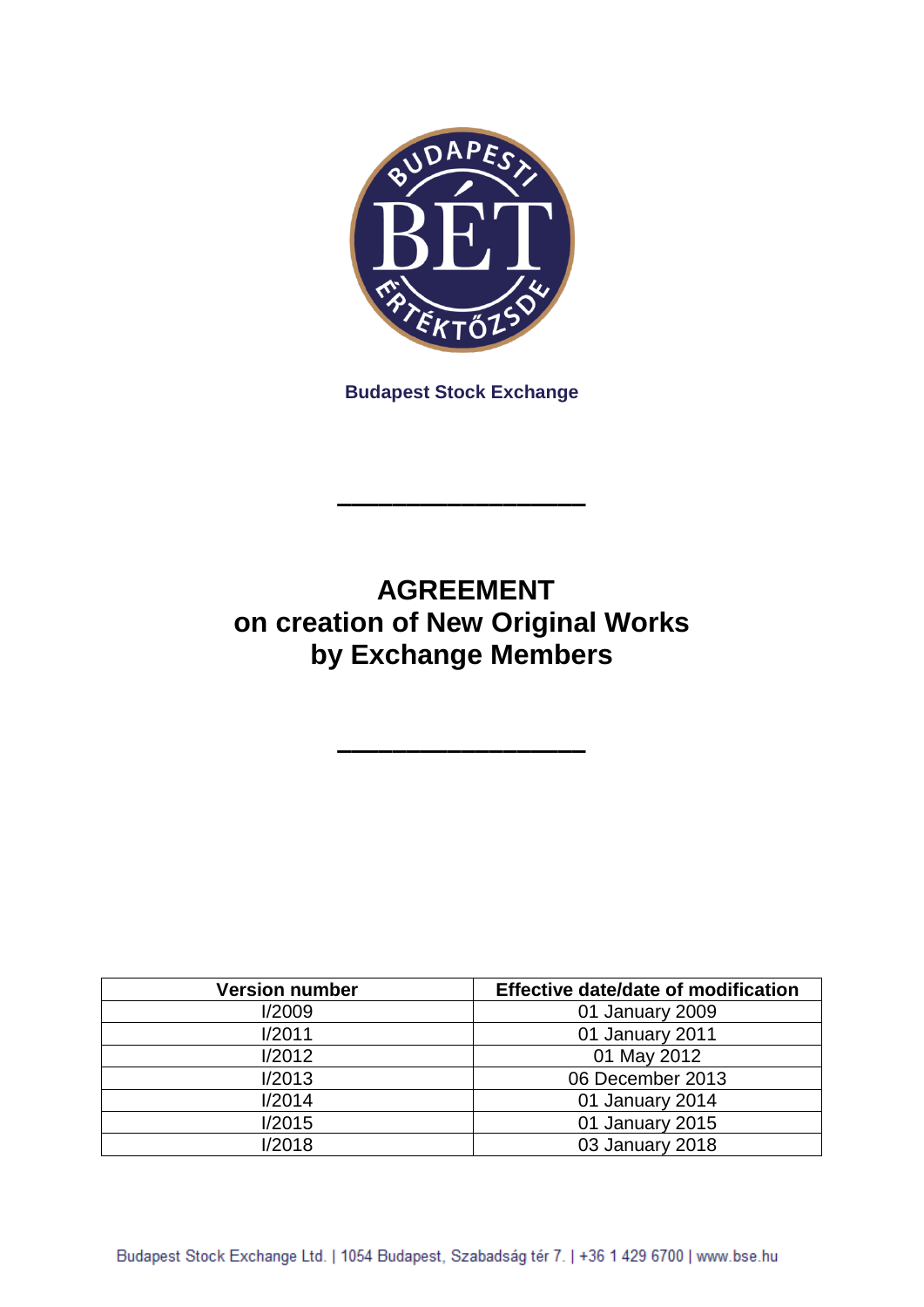

# **Budapest Stock Exchange Ltd. Agreement on creation of New Original Works**

concluded by and between the Budapest Stock Exchange Ltd, (registered seat: 1054 Budapest, Szabadság tér 7., Hungary; registration no.: Cg. 01-10-044764; referred to as "**BSE**")

and […please insert your Entity's name…] (registered seat: […please insert registered address….]; registration no.: […please add registration no….]; referred to as "**Licensee**") as parties to the agreement under the following terms and conditions at the place and date written below:

#### **Premises**

Parties state that the Licensee is Exchange Member, that is entitled to extract Information directly from the Trading System, but may not transfer or distribute it to third parties it.

Licensee wishes to use the Information for creation of New Original Works according to this agreement. BSE wishes to grant license to the Licensee for the above usage of Information.

### **1. Definitions**

1.1. Except where specified and where the context otherwise requires, capitalized terms used in this agreement shall have the meanings defined in Annex B of this agreement as in effect from time to time.

#### **2. Scope of agreement**

- 2.1. BSE grants to Licensee or to the Licensee's Group a non-exclusive, non-transferable license to use Information subject to the terms and conditions of this agreement for creation and distribution of New Original Works. Licensee or to the Licensee's Group may distribute the New Original Works in such a way that the Information will not be distributed, neither incorporated, or could not be determined or reversed engineered by any third party. In the case of a NOW subscription the license is granted solely to the contracted legal entity for the creation and usage at the Location and it is not transferable to other premises or locations or to subsidiaries, mother companies, any branches, or any other affiliated companies. In the case of a NOW Licensee's Group subscription the license and the usage, creation of NOW are transferable within all members and premises of the group (subsidiaries, mother companies or any other affiliated companies).
- 2.2. BSE on its sole discretion may grant the license either to the contracted party, in which case the license is individual and non-transferrable or to the Licensee's Group, in which case the license is granted to each member of the Licensee's Group In the latter case the Licensee agrees to the terms of this agreement for and on behalf of the Licensee's Group and assumes unlimited liability for the full performance of the obligations set out in this agreement by each member of the Licensee's Group.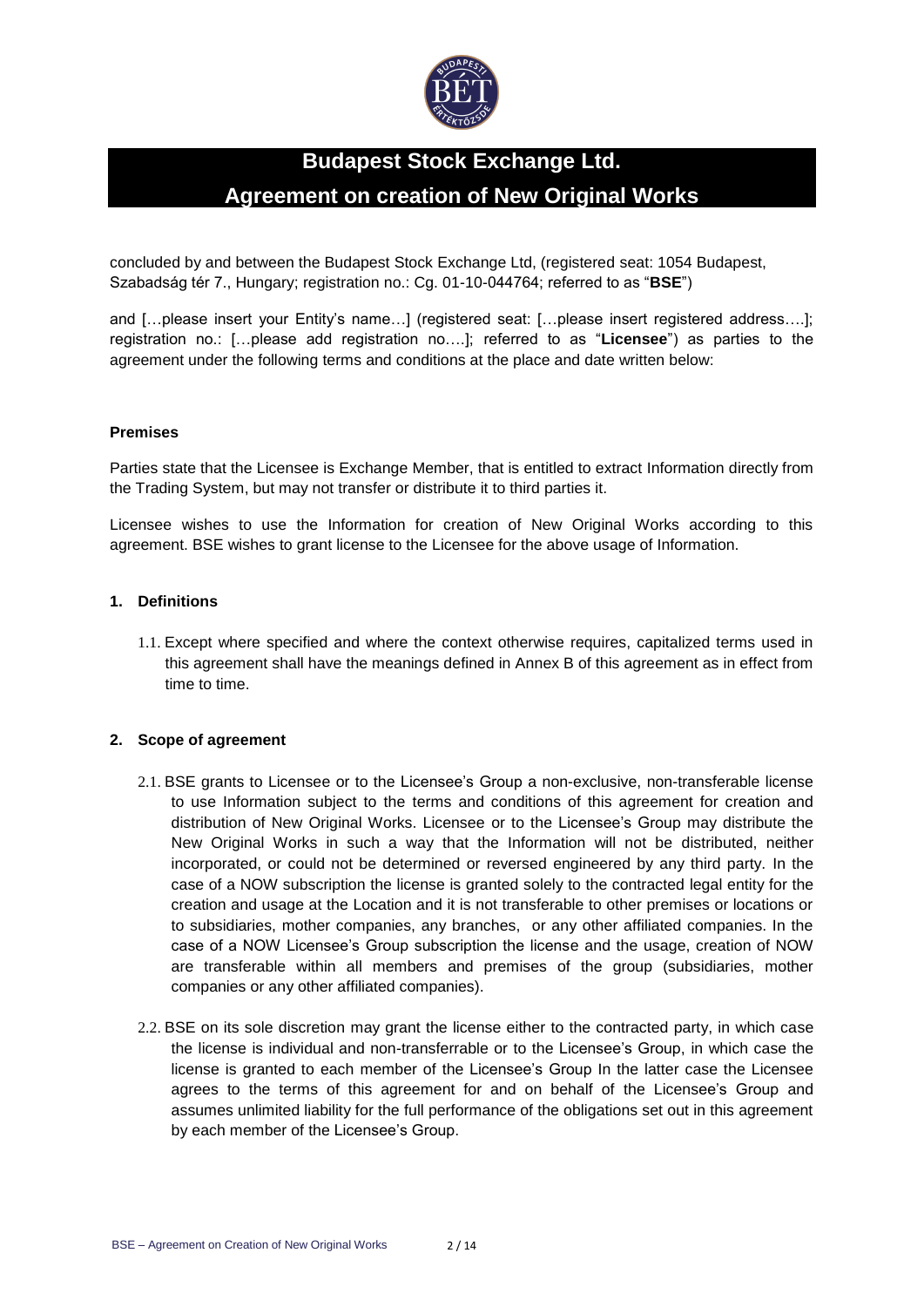

2.3. In case of the Licensee's Group usage, the terms of this agreement shall be interpreted in a manner that the definition of the Licensee shall also mean the Licensee's Group, except for those provisions which establish the exclusive obligations of the Licensee's Group (e.g. liability for compliance of Licensee's Group members with this agreement of the Licensee's Group, payment of fees, amendment of the agreement, termination, etc.).

### **3. Intellectual Property Rights**

- 3.1. Licensee acknowledges Intellectual Property Rights of BSE in the Information and in the formats in which Information is transmitted. Licensee undertakes that its receipt, use of Information and creation or use of New Original Works shall not affect the Intellectual Property Rights of BSE.
- 3.2. Licensee will at BSE's request and expense take all reasonable efforts, such as execution of deeds or co-operation in litigation both during and after the term of this agreement, as are necessary for the protection and enforcement of the Intellectual Property Rights of BSE.
- 3.3. BSE acknowledges Intellectual Property Rights of Licensee in the New Original Works if the product or application created by the Licensee is determined at BSE's sole discretion as New Original Works.

### **4. Licensee's Receipt of Information**

- 4.1. Licensee is entitled to extract the Information directly from the Trading System under the Exchange Regulations in effect and the agreement concluded with the with the operator of the Trading System.
- 4.2. BSE shall not be responsible for the installation, operation and maintenance of telecommunication lines, equipment and software and other arrangements necessary for Licensee to receive Information.

#### **5. Licensee's Use of Information**

- 5.1. According to the terms of this agreement Licensee may use Information solely for the purpose of creation of New Original Works. Licensee may create New Original Works for Internal and/or External usage solely at the Location.
- 5.2. Licensee's all use of Information permitted under this agreement shall be specified in Annex A.
- 5.3. Licensee shall not use the Information in any way that may, as determined by BSE at BSE's sole discretion, (i) create a false or misleading impression as to the origin or value of any item of Information (ii) mislead investors (iii) adversely affect the operation of financial markets to which the Information relates, or (iv) be damaging to the commercial reputation of BSE.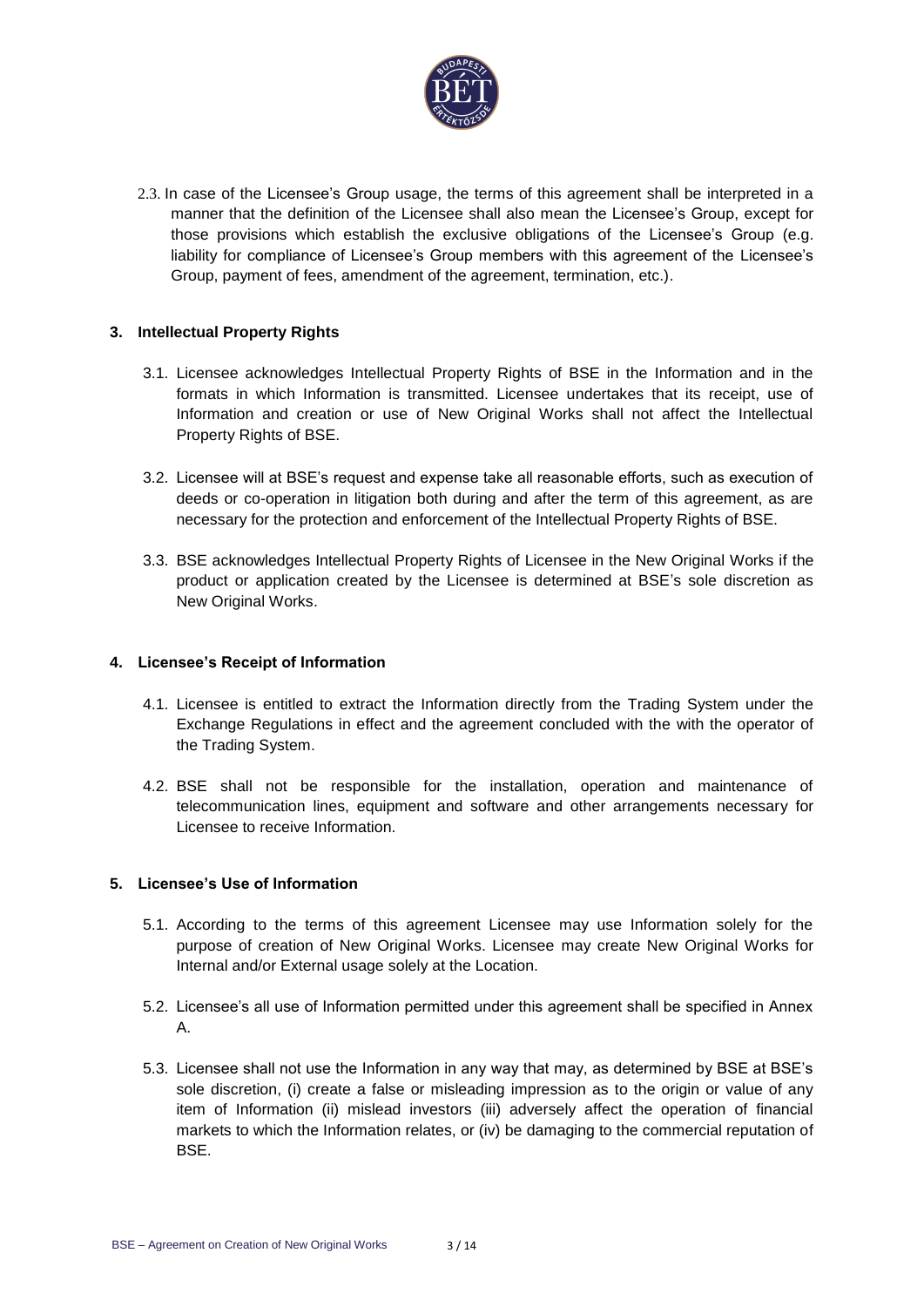

- 5.4. Licensee shall take all reasonable precautions to prevent unauthorized access to or distribution of the Information. Licensee shall promptly report to BSE any unlicensed use or distribution of Information of which Licensee is aware.
- 5.5. In the case of External usage, the BSE granted license includes the right to distribute the NOW to third parties, but the Licensee shall be not entitled to further sublicense the redistribution rights to any other party. The External usage shall also include the Internal usage.
- 5.6. In the event of termination of this agreement for any reason, Licensee may keep the Information received during the term of this agreement and continue using it in its services and databases.

### **6. License Fees and Payment requirements**

6.1. Licensee shall pay the regarding annual license fee(s) for the licensed usage of Information to BSE in accordance with BSE Schedule of Fees of Information Products.

- 6.2 New Original Works fee shall be applied in case of:
	- Index and/or other similar product creation (NOW Index+) is based on Real-time and/or Delayed Information,
	- NOW Indirect (application) Usage is based on Real-time and/or Delayed Information or

The fee payable by the Licensee depends on the type of Information (Real-time or Delayed) used for NOW creation, the type of NOW created by the Licensee (Index+ or Indirect Usage), and the type of usage of NOW (Internal or External), and based on the type of the license (exclusive or license of the Licensee's Group).

BSE reserves all rights to determine whether any new product or alternative Information usage constitutes any of the above New Original Works.

- 6.3. The applicable fees will be invoiced annually in advance until January 5th each year directly to the Licensee. The proportion of fees applicable to the period between the effective date of this agreement and the end of the calendar year will be invoiced by BSE to Licensee within five (5) business days of the effective date. The amount of VAT will be calculated and included in the invoice of BSE in addition to the net fees payable by the Licensee, as applicable and in accordance with the relevant law. Parties agree in settlement for defined period, therefore the performance date of the services regarding the applicable tax laws is the due date of the consideration to be paid for services.
- 6.4. Licensee is required to pay the fees including VAT and other sums becoming payable under this agreement – by bank transfer to the account given by the BSE within thirty (30) days of receiving the invoice. In case payments are overdue, Licensee shall pay to BSE late interest in accordance with the relevant provisions of the Hungarian Civil Code. (Act V of 2013. Chapter XXIII Section 6:155)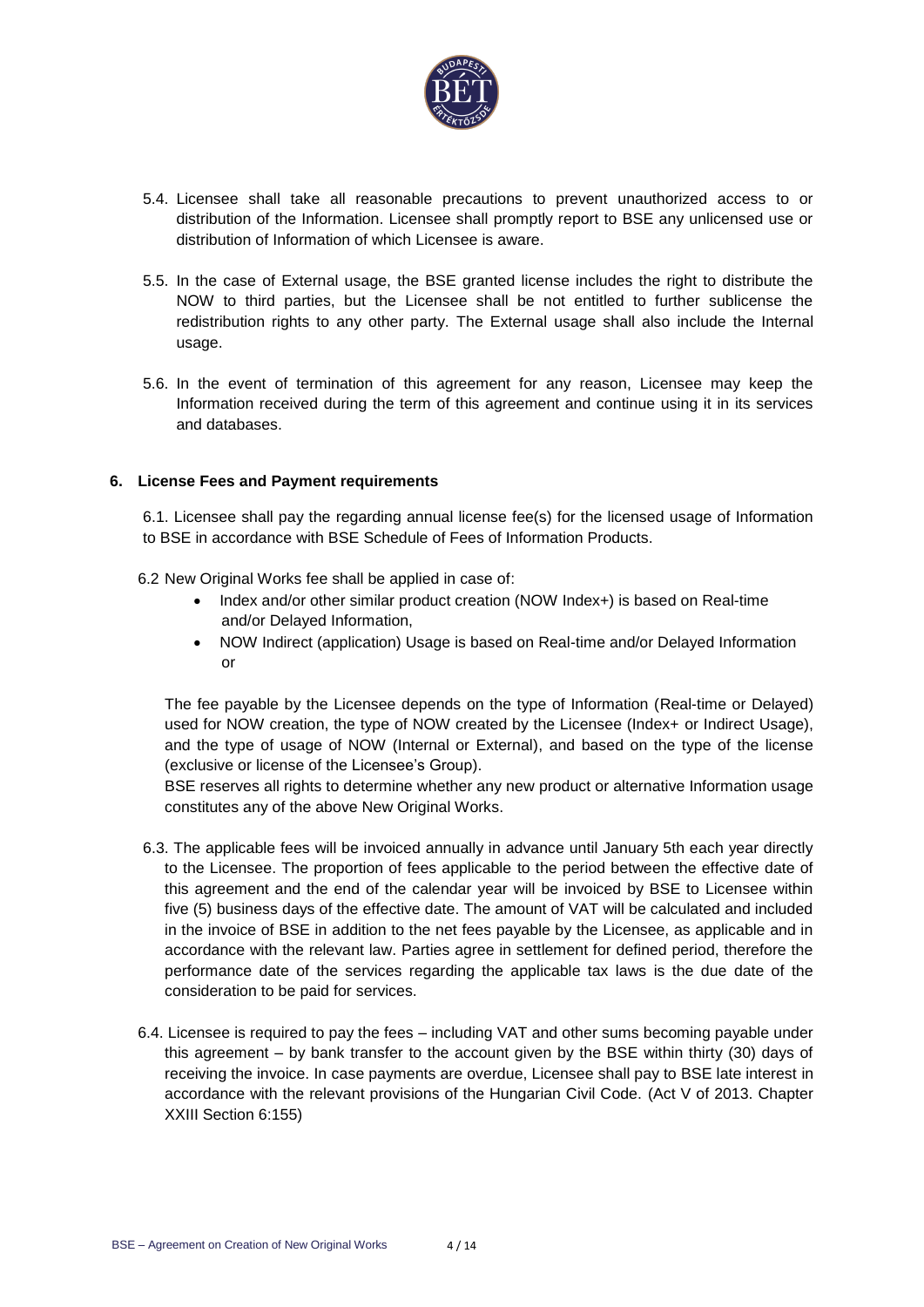

6.5. Licensee has no right to fee reimbursement in the event of termination or suspension of Information supply for any reason other than the termination of this Agreement by BSE according to Section 10.2 or immediate termination by the Licensee according to Section 10.3.

### **7. Maintenance and Audi**t

- 7.1. Licensee shall keep sufficient records to demonstrate compliance with this agreement and to identify the sums payable to BSE in accordance with this agreement.
- 7.2. BSE or its authorized representatives (such as independent professional auditors) acting on behalf of BSE shall have the right, during the term of this agreement and for a period of two (2) years afterwards, to visit the premises of Licensee during normal business hours and during or in preparation for any such audit visit to inspect the use of the Information, and any sums payable to BSE. BSE and its auditors shall treat all information obtained in the audit confidentially and use it only for the purpose of verifying compliance with this agreement.
- 7.3. Audits of any premises of Licensee may be carried out without any justification from the part of BSE not more than once each calendar year on at least thirty (30) Days' advance notice (Regular Audit).
- 7.4. In addition, audits may be carried out on at least three (3) business Days' advance notice, if BSE has reason to suspect material breach by Licensee, or it is deemed otherwise necessary (Extraordinary Audit). BSE shall explain in writing the reason for an Extraordinary Audit and take the legitimate interest of the client into account.
- 7.5. In the event that an audit reveals such use of Information which does not comply with this agreement but the amount of unpaid fees cannot be established with reasonable certainty or agreed between the parties, BSE reserves the right to appoint an independent professional auditor to assess the amount owed to BSE. In this event BSE and Licensee agree to accept the assessment and/or reasonable estimate of the appointed auditor.
- 7.6. Licensee shall pay the outstanding fees and charges revealed by the audit plus liquidated damages equal to the extent of late interest (as per 6.4.) calculated from the Day following the due date determined by the audit.

### **8. Warranties and Indemnities**

- 8.1. BSE represents and warrants that:
- (a) it has the right to license the receipt and use of Information for the purposes specified in this agreement,
- (b) use of Information as specified in this agreement will not infringe any Intellectual Property Rights of any third party.
- 8.2. BSE will use all reasonable endeavours to ensure the accuracy, reliability, completeness and continuity of Information and to correct any errors or omissions as soon as reasonably practical to the extent it is within BSE's reasonable control and ability to do so. Other than as set out in this Clause 8, BSE shall not be liable for any delay, inaccuracy, error or omission of any kind in the Information or for any resulting loss or damage. In addition, BSE shall not have any liability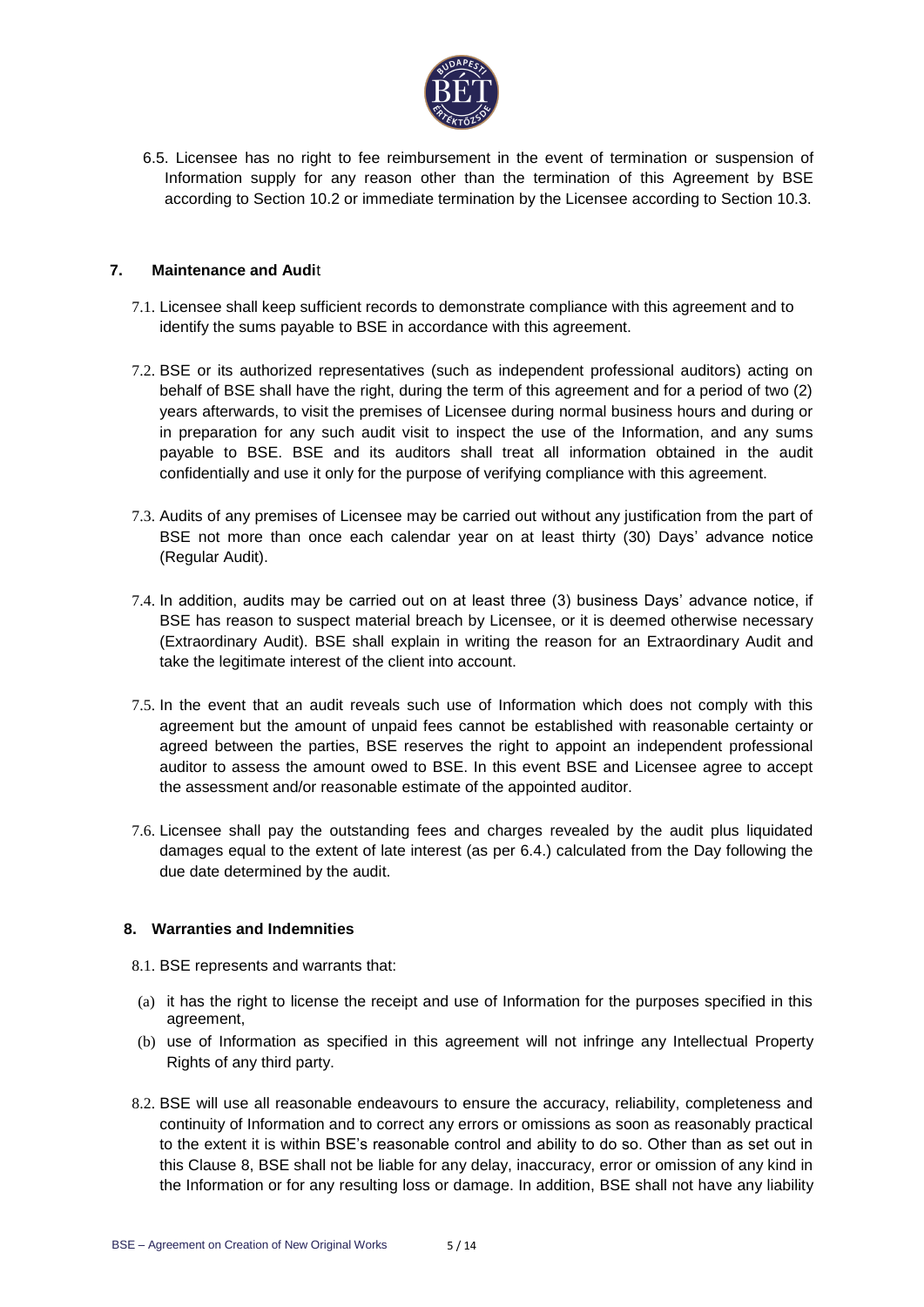

for any losses arising from unauthorised access to Information or any other misuse of Information.

- 8.3. BSE warrants and represents that the Information:
- (a) is developed with due care and skill in a professional manner,
- (b) will not be obscene or defamatory, nor in breach of any applicable data protection laws,
- (c) is not contrary to banking regulations, stock or commodity exchange regulations or any applicable laws, and regulations.
- 8.4. Licensee expressly acknowledges that BSE do not make, other than as set out in Clause 8, any representations or warranties, express or implied, with respect to the merchantability, quality or fitness for purpose of the Information and exclude all warranties, expressed or implied by statute, common law or otherwise, that lawfully can be excluded.
- 8.5. BSE will indemnify Licensee against all losses, claims, damages, expenses or costs, for infringement by Information of Intellectual Property Rights of any third party, provided that BSE is notified promptly in writing of such claim and is given the opportunity to have sole control for the defence of any action on such claim and all negotiation for its settlement. Licensee shall cooperate with BSE to facilitate any such defence.
- 8.6. Licensee will indemnify BSE against all losses, claims, damages, expenses or costs which BSE has incurred or paid to any third party arising from unauthorised access to or use of Information by Licensee, except where the losses, claims, damages, expenses or costs arise from gross negligence or wilful misconduct on the part of BSE or from the indemnity granted by BSE in accordance with Clause 8.5 above.
- 8.7. With the exception of Clauses 8.5 and 8.9, and of any liability that cannot lawfully be excluded, BSE shall not be liable to Licensee, or to others making use of New Original Works, for any direct, indirect or consequential loss, damage, injury, cost or expense arising in any way out of access to, provision or use of Information.
- 8.8. With the exception of Clause 8.6 and of any liability that cannot lawfully be excluded, Licensee shall not be liable to BSE, or to others making use of New Original Works, for any indirect or consequential loss, damage, injury, cost or expense arising in any way out of access to, provision or use of Information. For the avoidance of doubt, nothing in this Clause shall limit the obligations of Licensee to pay fees in accordance with this agreement.
- 8.9. With the exception of Clause 8.5 and of any liability that cannot lawfully be limited, BSE's liability for any loss or damage suffered as a result of willful misconduct or of gross negligence of BSE or its officers shall be limited in respect of each claim or series of connected claims to the direct losses and damages suffered by Licensee (excluding indirect or consequential losses or damages of any kind such as loss of profits or of contracts) and shall not exceed the total of fees paid by Licensee over the preceding twelve (12) months. Parties agree that the fees of Information supply by BSE were established in consideration of this limited liability.

### **9. Confidentiality**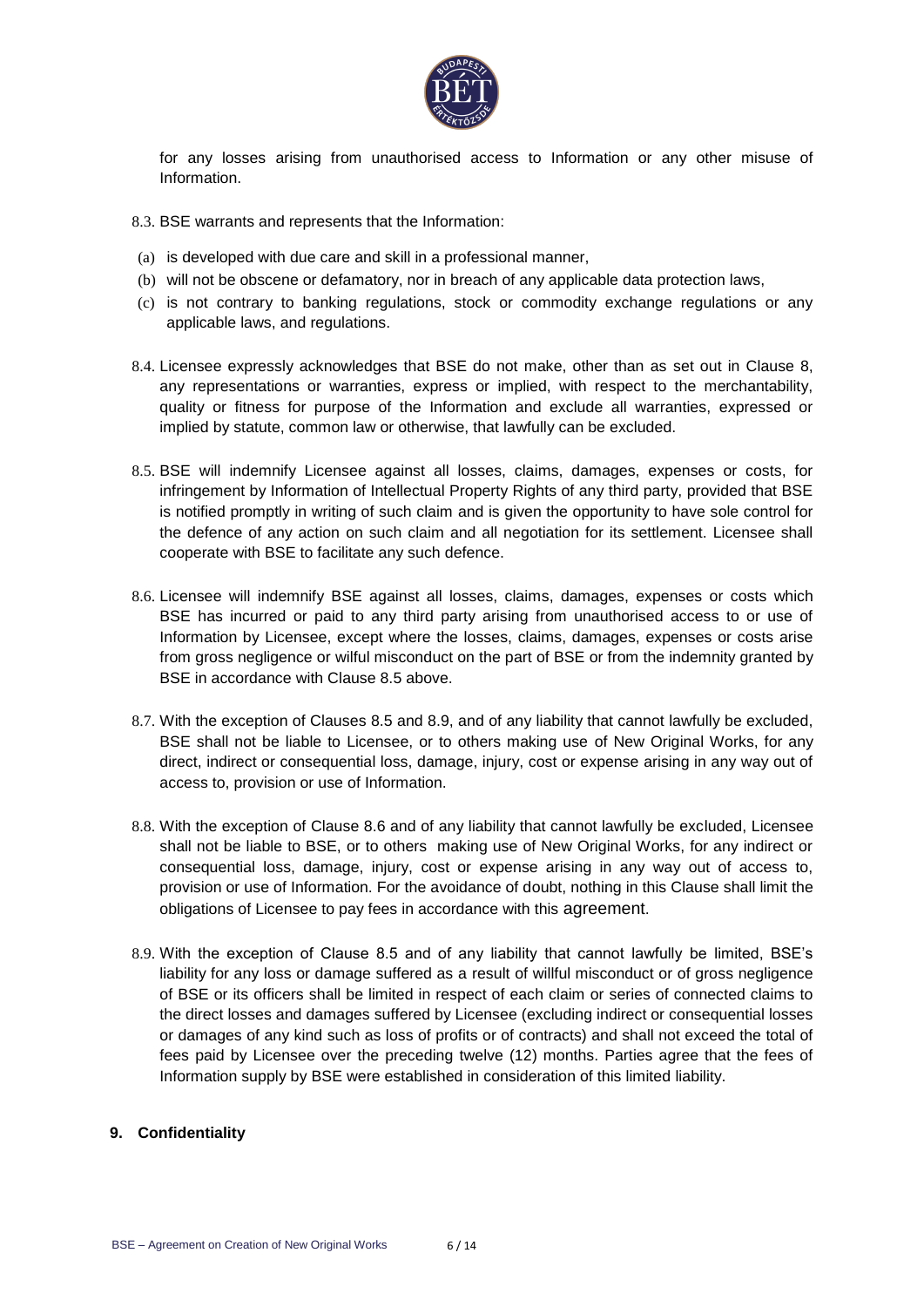

- 9.1. Each party acknowledges that confidential information, including material of a confidential nature relating to this agreement, the business of the other or of third parties, may be disclosed to it under this agreement. Each party undertakes to hold such information in confidence and not, without the prior written consent of the other, disclose it to any third party nor use it for any purpose other than in the performance of this agreement.
- 9.2. This obligation does not apply to information, specifications or material which:
- (a) at the time of disclosure are already through no fault of either party in the public domain,
- (b) have not been identified as confidential and which no reasonable person would assume are confidential,
- (c) after disclosure become generally available to third parties through no fault of the party that disclosed them,
- (d) are or become rightfully known to either party without restriction from another source,
- (e) are required to be disclosed by order of legal or regulatory authorities.

#### **10. Term and Termination**

- 10.1.The agreement shall take effect on the Commencement Date and shall remain in effect for an indefinite term.
- 10.2.Either party may terminate this agreement upon not less than thirty (30) Days' written notice to the other party.
- 10.3.This agreement may be terminated immediately or on the date specified in written notice by the party not at fault if any of the following events occur:
- (a) If the other party commits any material breach of the terms or conditions of this agreement and (i) fails to remedy such breach (insofar as such breach is capable of remedy) within ten (10) days after receiving written notice from the party not at fault requiring it to do so or (ii) subsequently commits a material breach of the same obligation. Licensee shall be deemed to have committed a material breach particularly in the event of failure to pay fees in accordance with this agreement and failure to control unauthorised distribution of Information.
- (b) If the other party presents a petition or has a petition presented by a creditor for its winding up, or enters into compulsory or voluntary liquidation (other than for the purpose of a bona fide reconstruction or amalgamation), or ceases to carry on business.
- (c) If the Exchange Membership of the Licensee has been suspended or terminated.

#### **11. Agreement Modifications**

- 11.1.Subject to Clauses 11.2, 11.3, 11.4 and 11.5 and except as otherwise provided in this agreement, no variation of the terms and conditions of this agreement shall be effective unless expressly agreed in writing by both parties.
- 11.2.Licensee may modify Annex A on submission of a revised version to BSE. Licensee is obliged to notify BSE within fifteen (15) days of any change. Changes will be deemed to be accepted by BSE unless BSE objects in writing within thirty (30) days of receiving the notification.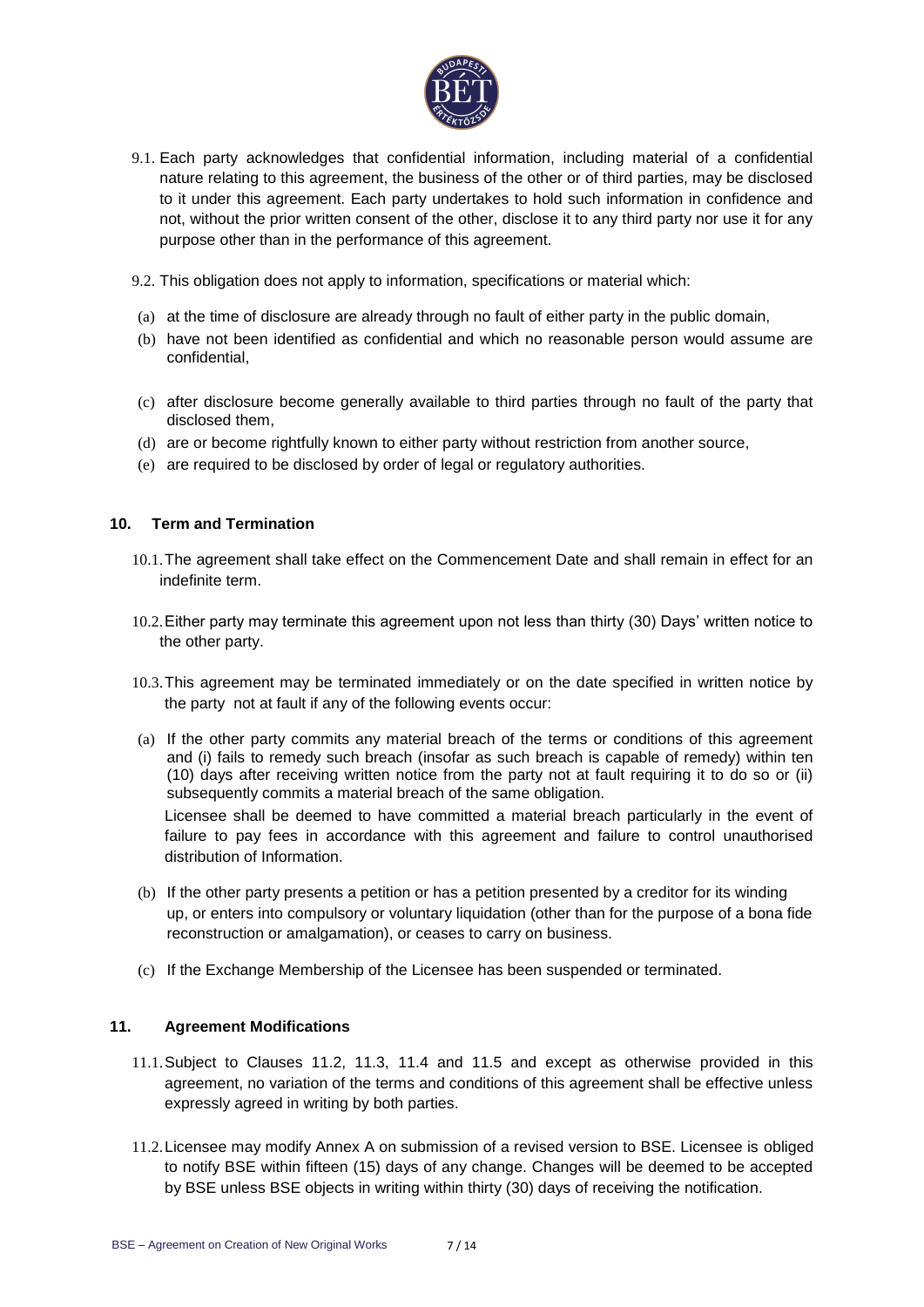

- 11.3. BSE may unilaterally modify the data content or form of Annex A or change its contact details specified in Annex C, on submission of written notification to Licensee.
- 11.4. BSE may unilaterally modify BSE Schedule of Fees of Information Products, Clause 6 of this agreement and Annex B as set out below:

BSE shall notify in writing the Licensee of the exact scope and the effective date of such modifications and shall provide notice time as follows:

- i. in the case of BSE Schedule of Fees of Information Products at least ninety (90) Days unless it's modified according to Clause 11.5
- ii. in the case of Clause 6 of this agreement and Annex B at least thirty (30) Days.
- 11.5. BSE may modify BSE Schedule of Fees of Information Products, Clause 6. and Annex B of this agreement on shorter notice than it is defined in Clause 11.4, although any such modifications will not be obligatory for the Licensee before the expiry of the notice periods specified in Clause 11.4

#### **12. Miscellaneous**

- 12.1. This agreement constitutes the entire agreement between the parties regarding this subject matter and supersedes each previous proposal, representation and agreement, written or verbal, between BSE and Licensee.
- 12.2. Licensee shall not assign this agreement or any rights arising from the agreement without the prior written consent of BSE.
- 12.3. The provisions of Clauses 3, 5.3., 5.5., 7, 8, 9 and this Clause 12.3. shall survive termination of this agreement.
- 12.4. All notices and notifications required under this agreement shall be in writing or via such electronic means as are agreed between the parties to constitute written notices. Notices and notifications required under this agreement shall be deemed to have been served (i) five (5) business days after the time of posting if sent by registered post (ii) the date of receipt if return receipt is attached to the registered post or (iii) the next business day after an electronic transmission.
- 12.5. Where Licensee's address as entered on Annex A is in Hungary, this agreement shall be executed in four (4) original and identical Hungarian copies, two (2) of which will be distributed to each of the parties.
- 12.6. Where Licensee's address as entered on Annex A is not in Hungary, this agreement shall be executed in two (2) original and identical Hungarian copies and two (2) original and identical English copies. One English and one Hungarian copy will be distributed to each of the parties.
- 12.7. For all matters of interpretation and construction of and for any dispute arising under or in connection with this agreement the Hungarian version shall prevail.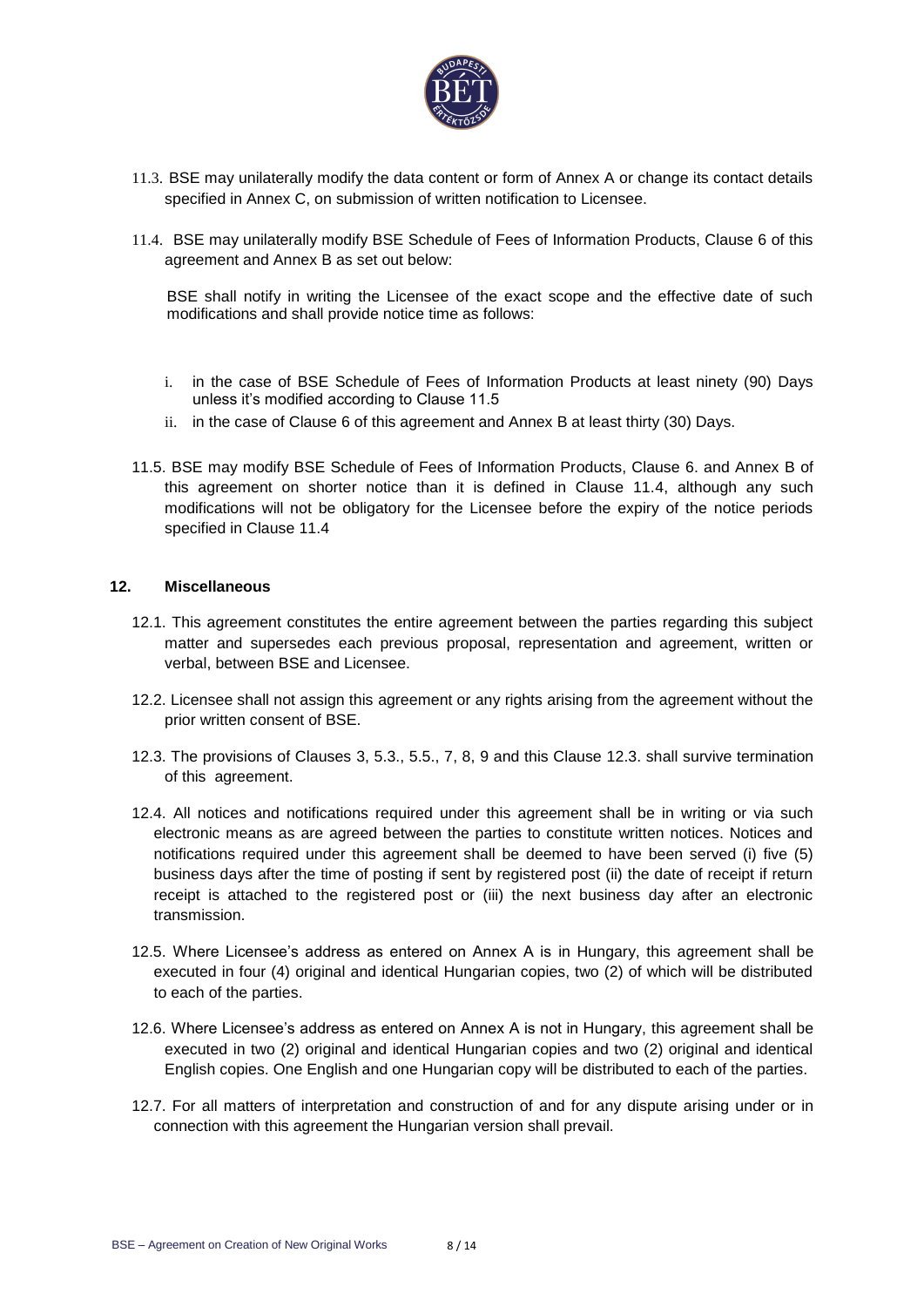

12.8. This agreement shall be governed by the laws of the Republic of Hungary and in particular the provisions of the Civil Code. The parties accept the exclusive competence and jurisdiction of the Permanent Arbitration Tribunal of the Hungarian Chamber of Commerce and Industry vis-àvis any dispute arising under this agreement.

## **Licensee Budapest Stock Exchange Ltd.**

| Signature    | Signature    |                                                |
|--------------|--------------|------------------------------------------------|
| Name         | Name         | Dániel Körmöczi                                |
| <b>Title</b> | Title        | Deputy CEO, International<br><b>Relations</b>  |
| Date         | Date         |                                                |
|              |              |                                                |
| <b>By</b>    | By           |                                                |
| Name         | Name         | Noémi Lusztig                                  |
| <b>Title</b> | <b>Title</b> | Director, Market Data Sales<br><b>Division</b> |
| Date         | Date         |                                                |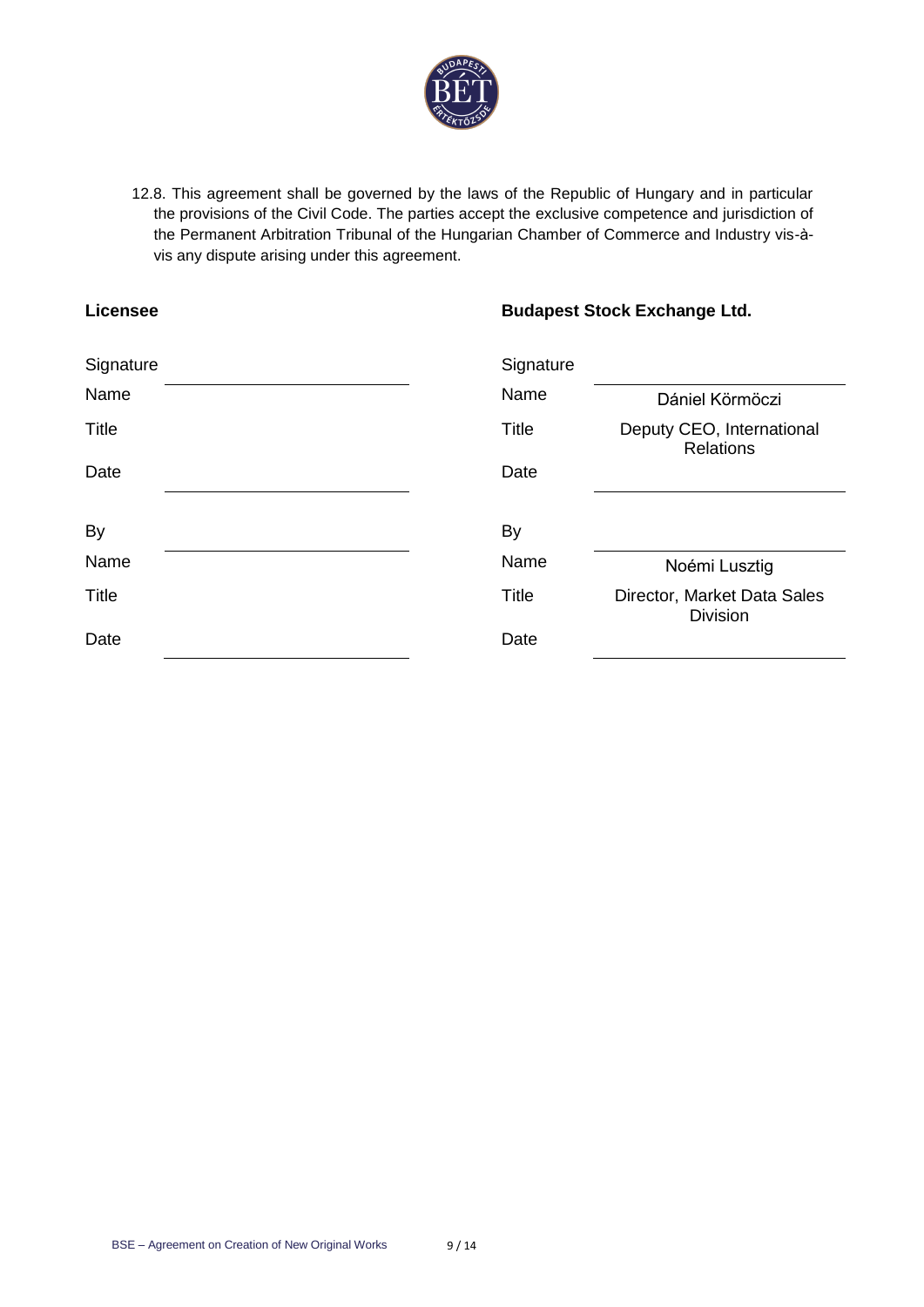

#### **Annex A to Agreement on Creation of New Original Works Licensee's Profile**

| Table 1                                  |                         | <b>Licensee Details</b> |                     |
|------------------------------------------|-------------------------|-------------------------|---------------------|
| Name                                     |                         |                         |                     |
| Address                                  |                         |                         |                     |
| Location<br>(if different)               |                         |                         |                     |
| <b>Billing Address</b><br>(if different) |                         |                         |                     |
| <b>EU TAX Number</b>                     |                         |                         |                     |
| <b>NOW Indirect Usage</b>                | Internal<br>L           | External                | Licensee's<br>Group |
|                                          | Real-time               | Delayed                 | N/A<br>1            |
| <b>NOW</b><br>Index+                     | Internal<br>$\Box$<br>L | External                | Licensee's<br>Group |
|                                          | Real-time               | ] Delayed               | ] N/A               |
| <b>Commencement Date:</b>                |                         |                         |                     |
| <b>Effective Date of Change:</b>         |                         |                         |                     |
| Applicable Changes:                      |                         |                         |                     |

| Table 2       | <b>Receipt of Information from Distributors</b> |               |
|---------------|-------------------------------------------------|---------------|
|               | Distributor's Name                              | Distributor's |
|               |                                                 | Address       |
| Distributor 1 |                                                 |               |
| Distributor 2 |                                                 |               |

| Table 3     | Licensee's Contacts Authorized to deal with (BSE) |
|-------------|---------------------------------------------------|
|             | (BSE) Notices and Amendments, Annex A Updates     |
| First Name: |                                                   |
| Last Name:  |                                                   |
| Title:      |                                                   |
| Phone:      |                                                   |
| Email:      |                                                   |
|             | <b>Compliance and Audit</b>                       |
| First Name: |                                                   |
| Last Name:  |                                                   |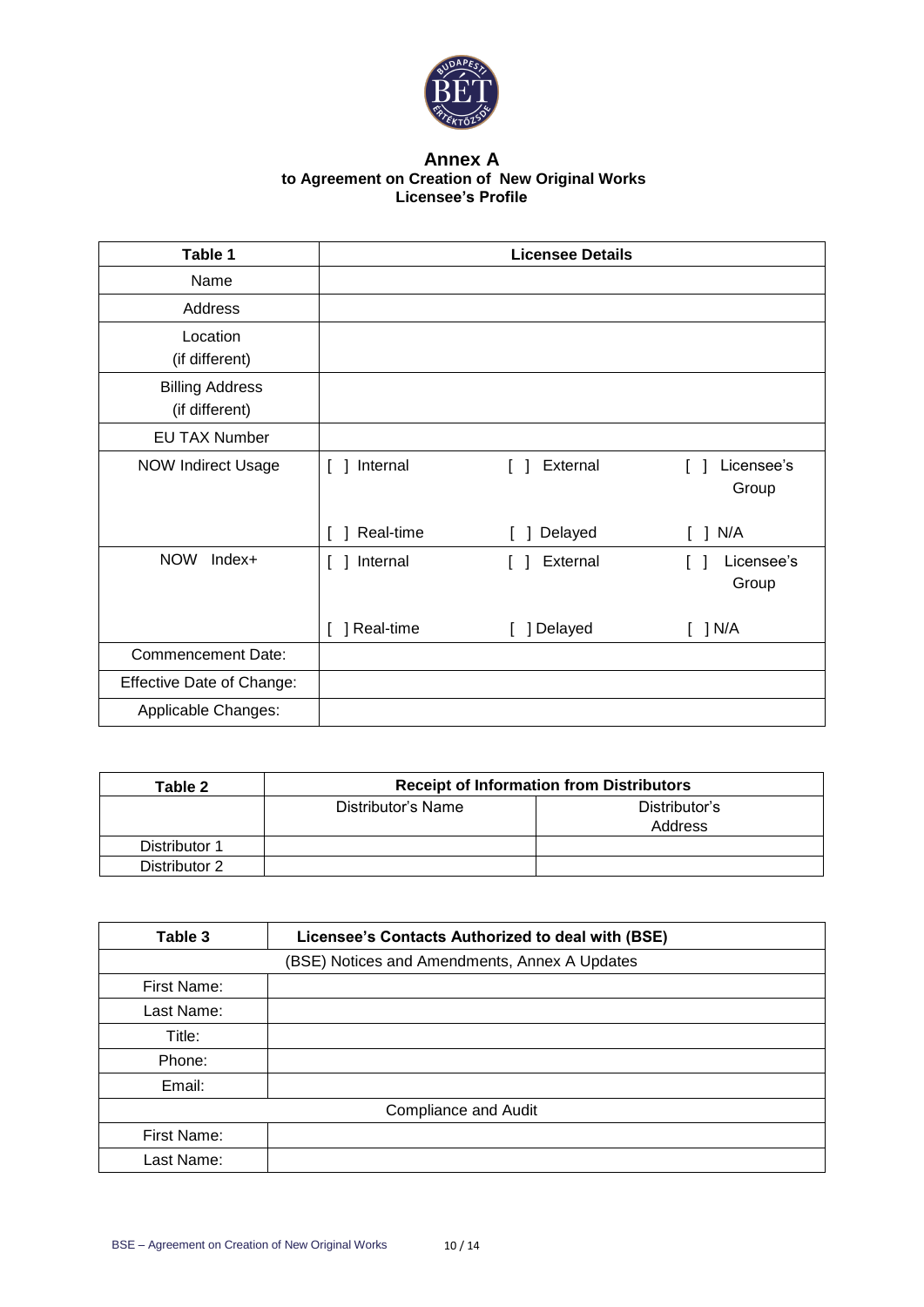

| Title:      |                                  |
|-------------|----------------------------------|
| Phone:      |                                  |
| Email:      |                                  |
|             | Administration/Reporting/Payment |
| First Name: |                                  |
| Last Name:  |                                  |
| Title:      |                                  |
| Phone:      |                                  |
| Email:      |                                  |

# **Licensee Budapest Stock Exchange Ltd.**

| By           | <b>By</b>    |                                                |
|--------------|--------------|------------------------------------------------|
| Name         | Name         | Dániel Körmöczi                                |
| <b>Title</b> | <b>Title</b> | Deputy CEO, International<br><b>Relations</b>  |
| Date         | Date         |                                                |
|              |              |                                                |
| <b>By</b>    | By           |                                                |
| Name         | Name         | Noémi Lusztig                                  |
| <b>Title</b> | <b>Title</b> | Director, Market Data Sales<br><b>Division</b> |
| Date         | Date         |                                                |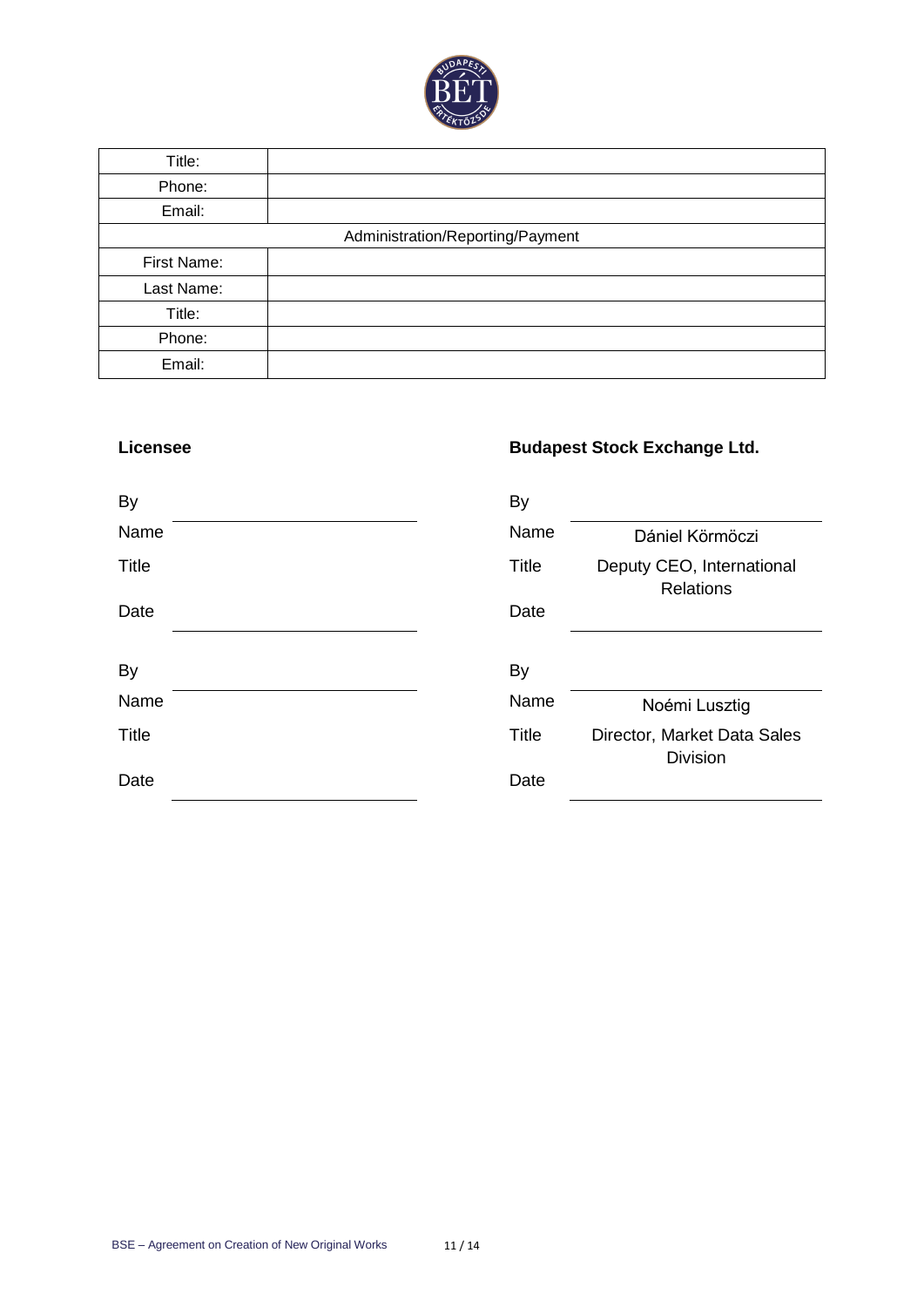

#### **Annex B to Agreement on Creation of New Original Works Glossary of Terms**

**Affiliated Companies:** A subsidiary in which the Licensee directly or indirectly owns more than 50% of the issued share capital and exercises effective control, or a holding company that directly or indirectly owns at least 50% of Licensee's issued share capital and exercises effective control.

**BSE**: The Budapest Stock Exchange Ltd.

**BSE Schedule of Fees of Information Products:** BSE Schedule of Fees of Information Products as published by BSE on BSE Website and amended from time to time.

**Commencement Date:** Date specified in Annex A or other date agreed in writing between the parties.

**Day:** calendar day.

**Delayed Information**: All Information disseminated with a delay of minimum 15 minutes after being generated.

**Exchange Member:** A legal entity witch has exchange membership at BSE.

**Exchange Rules**: All valid and effective Exchange Rules, Exchange Orders and decisions of BSE.

**External (Usage):** Usage by third parties.

**Information:** The information available to be licensed by BSE under the Vendor Agreement, as published by BSE from time to time.

**Intellectual Property Rights:** Patents, trademarks, service marks, copyrights, database rights, topography rights, industrial design, know-how, trade secrets and any other rights relating to intellectual properties in accordance with the applicable laws.

**Internal (Usage):** Usage by the employees of the Licensee (the contracted entity at the specific Location only).

**Licensee:** Any Person who concludes this agreement on creation of New Original Works with BSE.

**Licensee's Group:** The Licensee and its Affiliated Companies.

**Location:** the premises identified in "Annex A" where the creation and usage of the NOW is conducted including the procession of the raw data (Information) and the creation of NOW, and in case of External usage, the premises authorized to distribute and redistribute the NOW.

**New Original Works or NOW**: Works that are created partially or wholly from Information in a way that the Information itself is not revealed, may not be determined, reversed engineered or which may not substitute the Information. NOW types are the following:

- NOW Index+: Creation of Index or other financial product on discretion of BSE. According to this agreement an index will be numerical and/or graphical representation(s) of the value or volatility of a financial market, market sector or group of traded instruments, calculated from time to time on a standard basis in order to reflect movements in the underlying component Information.
- NOW Indirect Usage: All non display type of applications or services using information e.g. risk management systems, portfolio evaluation services, analytical and/or order generating applications, trading systems (auto trade/quote), etc.

**Person**: A natural person, legal entity, and other proprietorship, corporation, partnership or organisation not recognised as legal entity.

**Real-time Information:** All Information disseminated within 15 minutes after being generated.

**Trading System**: the sum of hardware and software elementscomponents operated by the Exchange or its agent(s) through which trading takes place. The Trading System include both the Xetra and the MMTS trading systems and all IT systems that make electronic trading on the Exchange possible, which the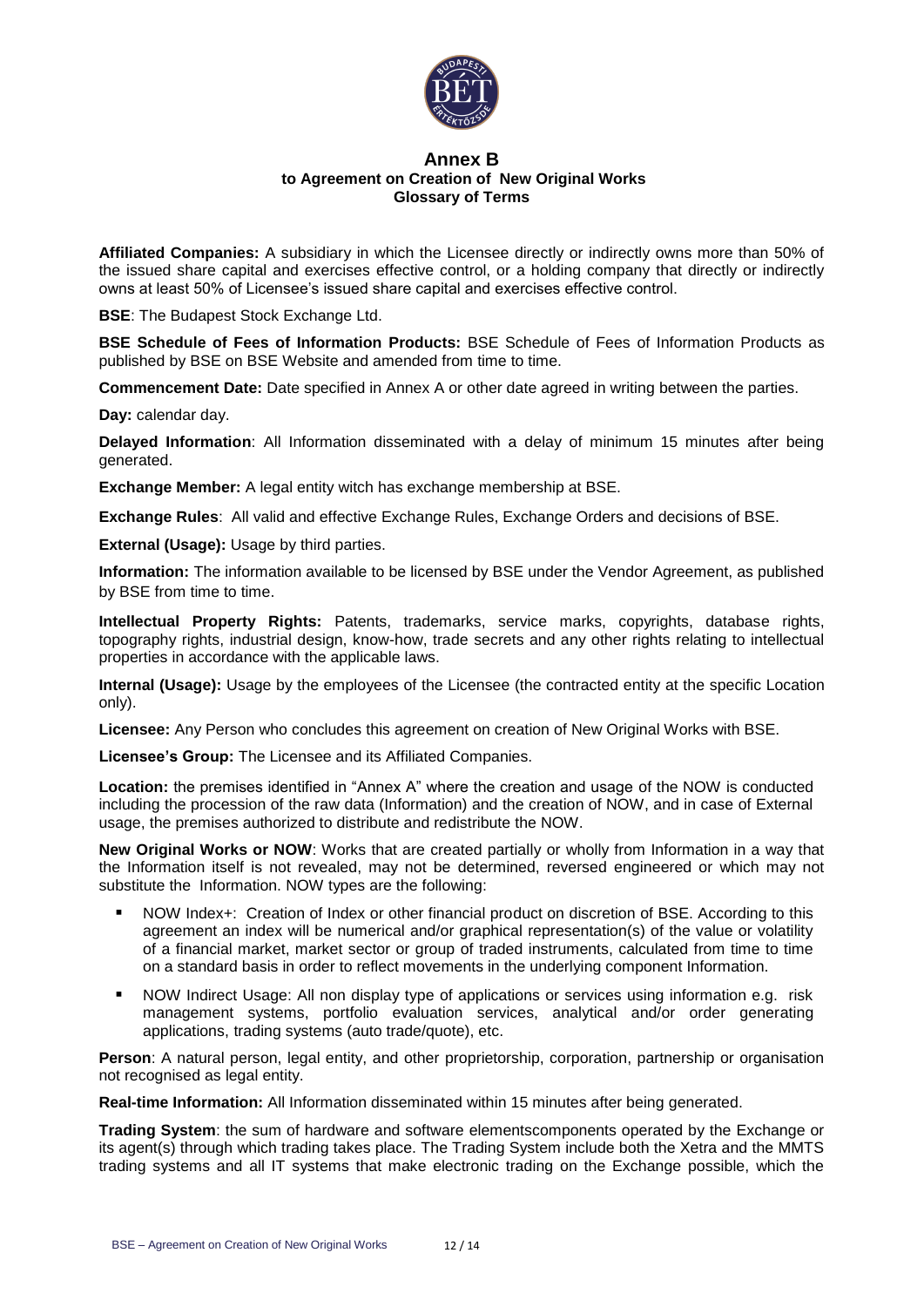

Exchange introduces for this purpose, including the rental of such system and the use thereof within the frameworks of an outsourced activity.

**Vendor Agreement:** The Information Distribution Agreement, together with BSE Schedule of Fees of Information Products, BSE Information Policies, BSE Information Packages and BSE Technical Specification, as published by BSE and amended from time to time.